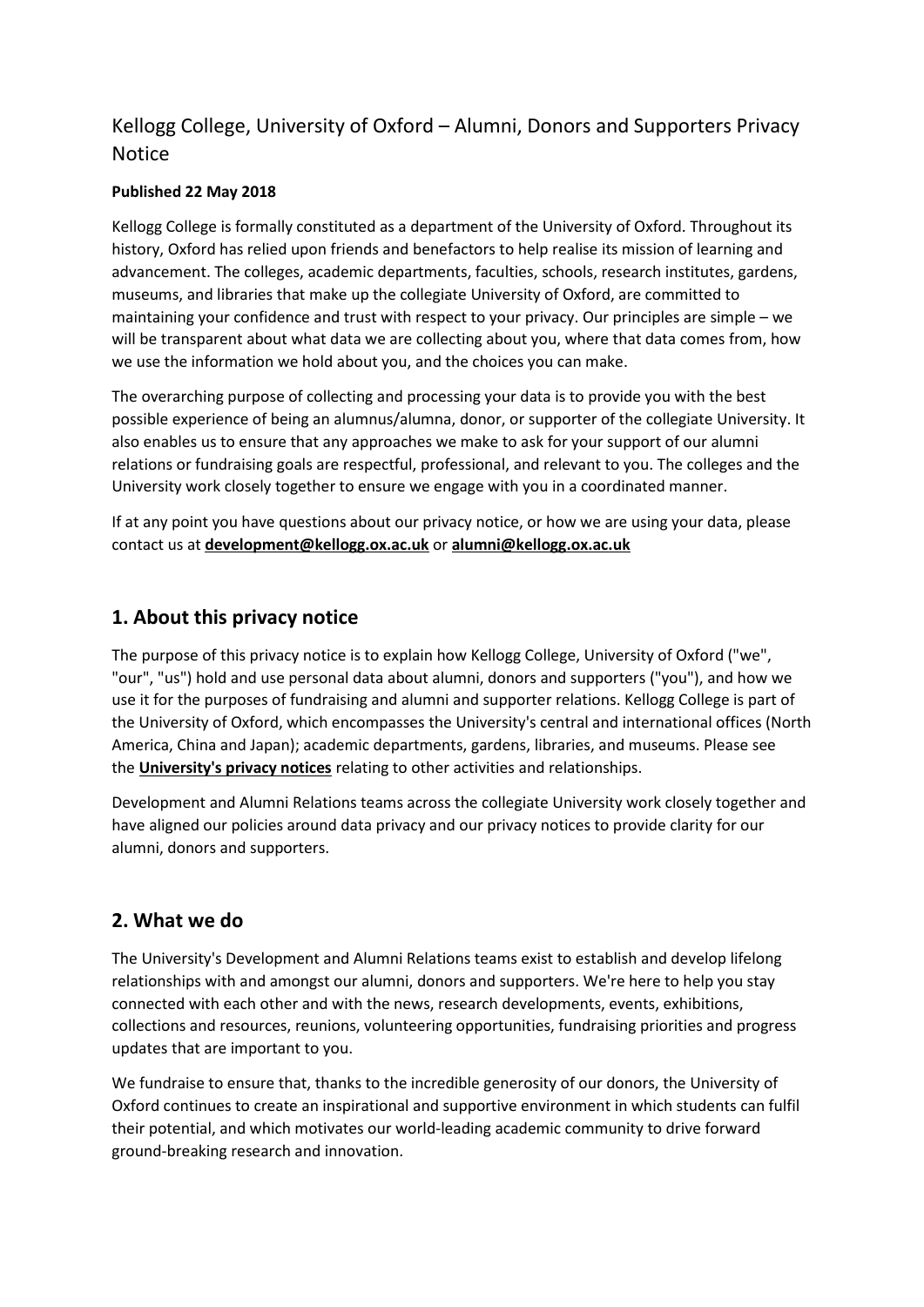# **[3. Information we collect](https://www.alumniweb.ox.ac.uk/oao/kellogg-privacy-notice#privacy3)**

We, the University, collect information from you in three ways: directly from you during your ongoing relationship with us or with colleges participating in our shared relationship management system (DARS); from publicly available sources; and/or from third parties providing us with services or acting on our behalf.

The amount of data we collect and hold depends on the frequency and nature of your interactions and engagement with us. Information may be gathered across the lifetime of our relationship with you and from many different forms of interaction.

We may hold and process the following types of personal data about you:

### **Biographical information, which may include:**

- Name, title, contact details, date of birth, gender, marital status, spouse, partner and family details.
- For current or past students: student ID, programme of study, department, college, matriculation or start date, graduation date, degree conferred.
- Awards received whilst studying at Oxford (prizes, scholarships, accolades, bursaries); other education history and professional qualifications.
- Involvement in sports teams, clubs and societies whilst at Oxford and subsequently.
- Employment details (incl. salary/salary band), career history, professional activities.
- Interests, activities and accolades, incl. honours, life achievements.
- Profile pictures which come from publicly accessible sources (where copyright allows).
- Links to your public social media presence e.g. LinkedIn, Twitter, website or blog.

### **Details of our ongoing relationship and your engagement with us, which may include:**

- Records of your personal interactions with us (e.g. correspondence, notes of meetings or conversations).
- Your communication preferences; records of communications you have received from us, incl. copies of letters, emails or appeal literature sent, and of fundraising activities in which you have been included (e.g. annual fund mailings, telephone fundraising campaigns).
- Data obtained through cookies and similar technologies such as pixels, tags, web beacons, and other identifiers. These help us understand how you interact with our email communications, websites and other online services we provide, e.g. crowdfunding, alumni networking sites. You will find a link to the relevant cookie policy on each of our websites.
- Your attendance (and that of your guests) on visits to, or at events across the collegiate University, including details of any payments made, and photographs, audio and video recordings in which you may be included.
- Details of benefits and services provided to you, e.g. use of college or University libraries, Oxford University Careers Service.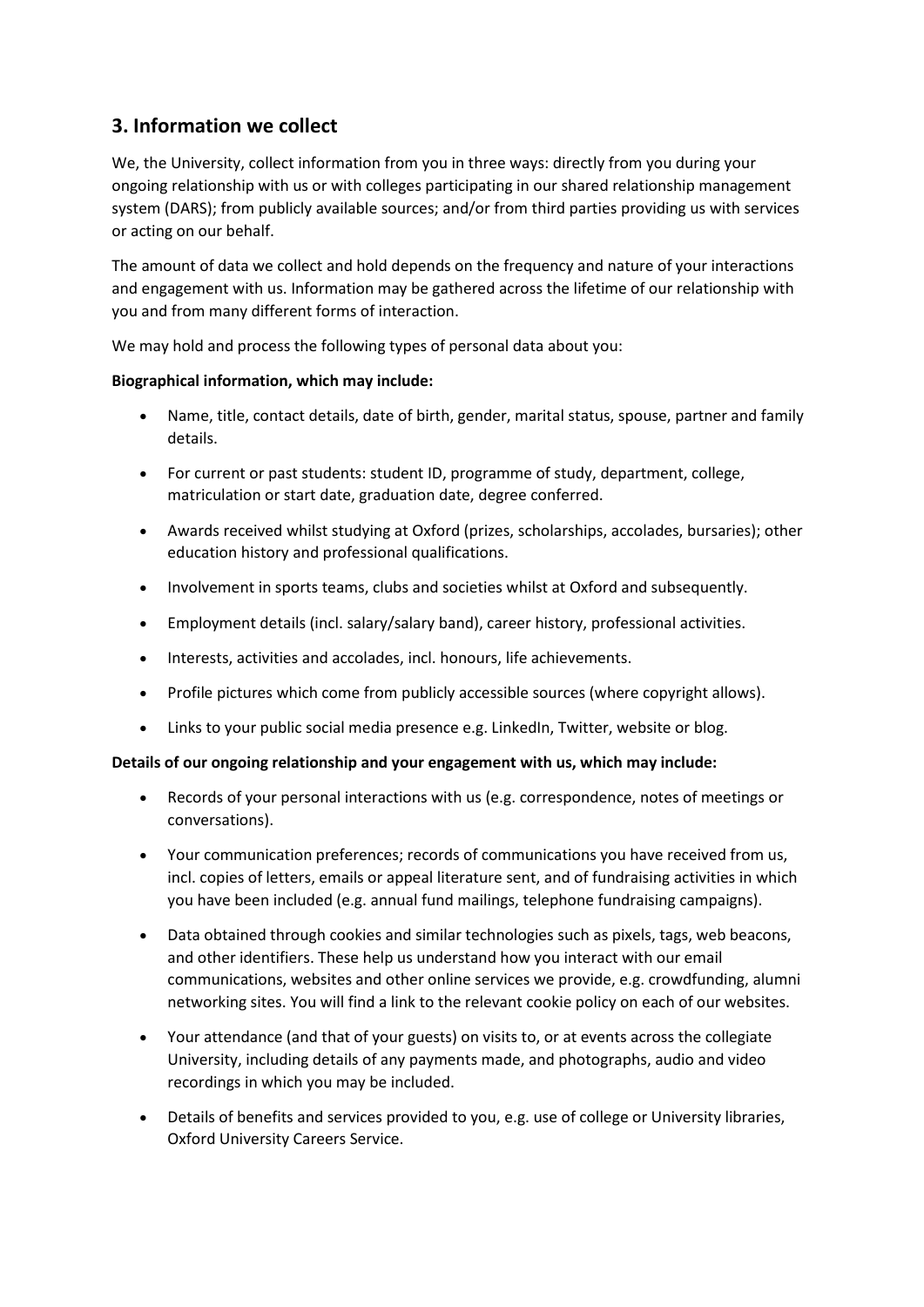- Your connections to other alumni, students, staff, friends, groups or networks, donors and supporters within the collegiate University community.
- Membership of college or University social media groups e.g. Facebook, LinkedIn.
- A record of offers of voluntary support you have made, e.g. offers of expertise, advice, mentoring, internships, coaching, accommodation/support for students visiting your area.
- A record of volunteer work you have undertaken.

### **Information about your giving, which may include:**

- Current and past donations and pledges, documentation relating to these gifts and records of the projects you have supported.
- Financial information required to process your gifts.
- If you have given it, an indication of your intent to leave a legacy, including copies of Wills or sections of Wills.
- Any requests you have made for anonymity in relation to your giving.
- Thank you letters, donor reports provided relating to gifts you have made, correspondence and notes of meetings.
- Plans for activities and future interactions.
- Records of membership of any societies or groups related to your giving.
- Your relationship to friends and patrons groups associated with, or providing support to, the collegiate University.
- Your relationship to relevant trusts, foundations and corporates, e.g. membership on board of trustees.

## **Information relating to your willingness or financial capacity to support our charitable objectives, which may include:**

- Our understanding of your likely philanthropic interests, and a note of particular projects we think may be of interest to you. This understanding may be provided by you or from information in the public domain.
- Information about your giving to other organisations, and other support that you provide (e.g. volunteering roles, trusteeships), where this information is given to us by you or publicly reported, and where it helps us to understand your interests and capacity to provide support.
- Other information which may give an indication of the scale of any potential philanthropic gift you may be able to give, such as information about earnings and assets, including property, or publicly reported estimates of wealth.
- Any estimate we may make regarding the potential scale of your support on the basis of the above information and your previous giving.
- Personal recommendations, where made by other supporters, that you may be willing and able to provide support.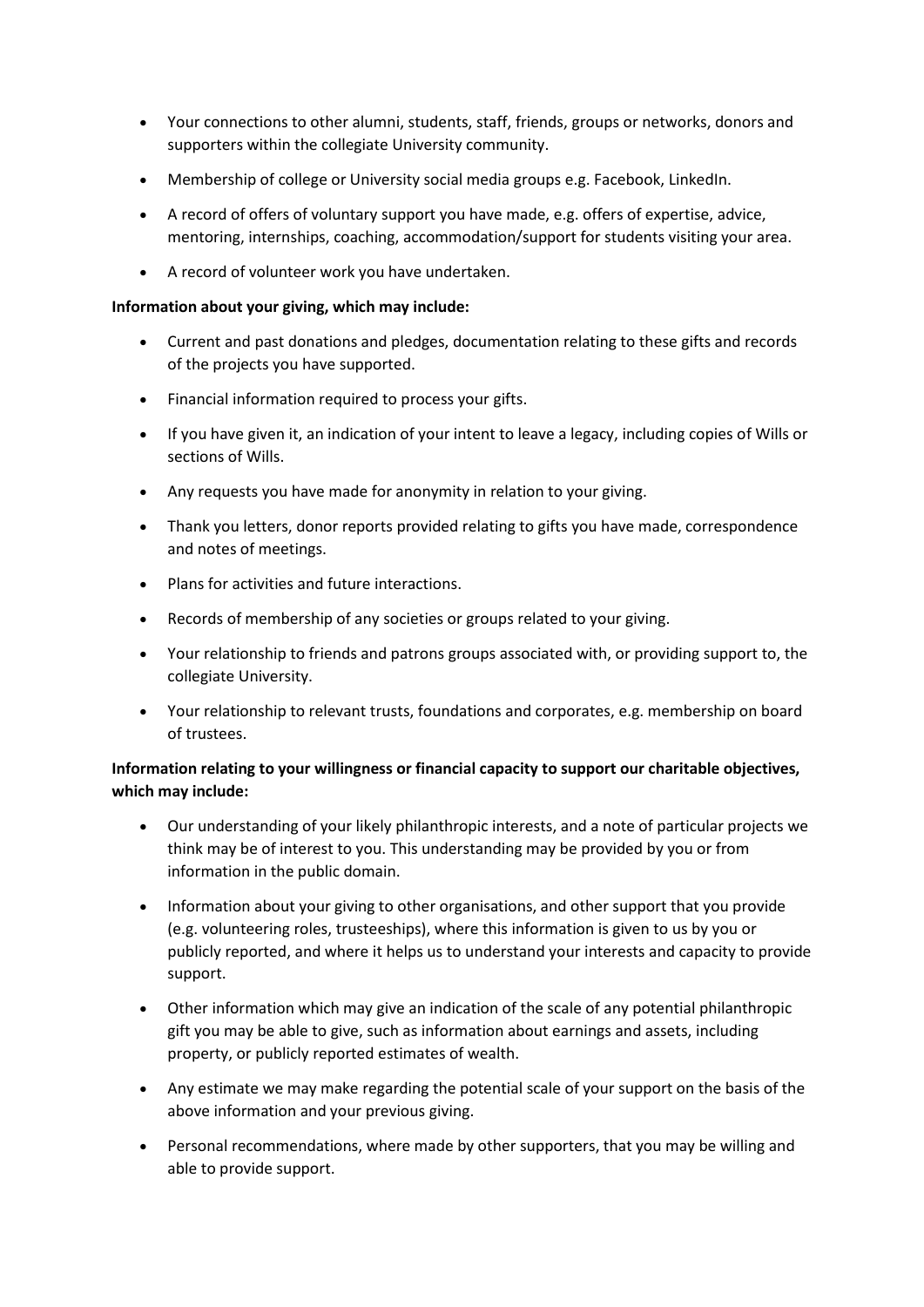### **Sensitive personal data, which may include:**

- **Health information, including any medical conditions** we may use health information provided by you so we can make reasonable adjustments to improve the service we are able to offer you (e.g. seating or access at an event, dietary requirements, provision of disabled parking, or allocation of accommodation). With your permission, we may also hold health data to ensure our engagement with you is based on a suitable understanding of, and care and respect for, your particular circumstances. For more information please see our **[vulnerable persons policy](https://www.campaign.ox.ac.uk/file/donate/regulations/Vulnerable-circumstances-policy-v3.pdf)**.
- **Criminal convictions, offences and allegations of criminal activity** we may use publicly available information concerning criminal convictions and offences or allegations of criminal activity, including money laundering or bribery offences, to carry out due diligence on donors or prospective donors in line with our guidelines on the acceptance of gifts.
- **Race or ethnicity, religious beliefs, sexual orientation, political opinions** we do not seek to obtain these categories of sensitive data. However, they may sometimes be inferred from other data we hold, for example, your relationships, society memberships, job titles, donations to specific causes or interests.

## **[4. How we use your data](https://www.alumniweb.ox.ac.uk/oao/kellogg-privacy-notice#privacy4)**

Your personal data are used by us for the following purposes in support of alumni and supporter relations, and fundraising:

### **For alumni and supporter engagement**

- To manage our ongoing relationship with you and to provide a record of your interactions and contributions to college and University life.
- To offer and manage a varied programme of events tailored to your interests, including networking events, subject reunions, Gaudy dinners, sports events, concerts, seminars and lectures.
- To ensure you are aware of the wider programme of events, lectures and seminars taking place across the collegiate University which we believe may be relevant to you and that you may have an interest in attending.
- To keep you up to date with news from your college, department, or other areas in which you have shown an interest, e.g. by making a donation, attending an event, or becoming a member/friend.
- To provide you with information about alumni benefits and services, including access to the University of Oxford Careers Service.
- To let you know of volunteering opportunities across the collegiate University, including linking current students with alumni for careers advice and internships, or speaking opportunities.
- To provide the most relevant content and best possible user experience when you are interacting with our digital communications and platforms.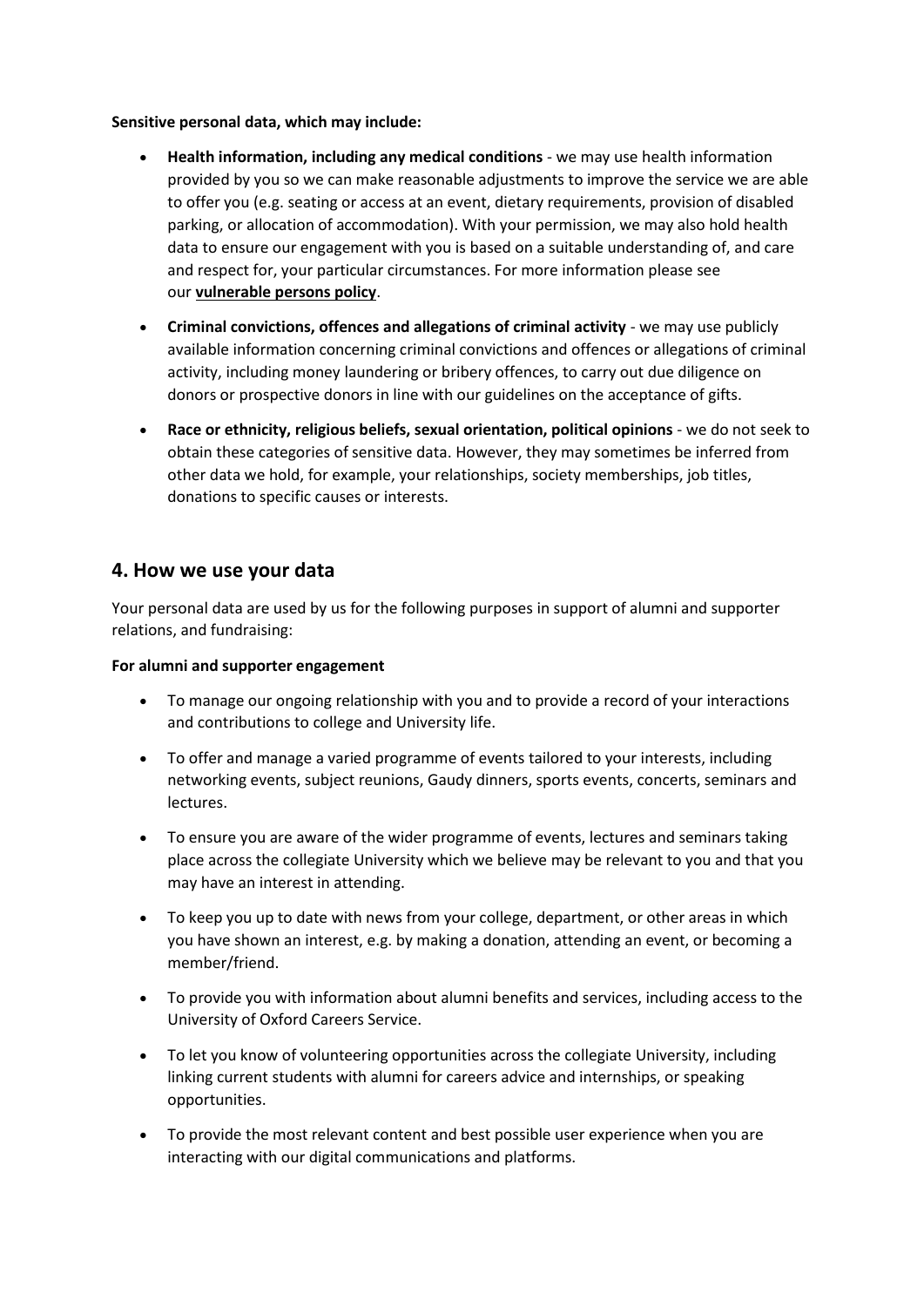- To identify and profile potential volunteers, alumni ambassadors and event attendees.
- To accept and process commercial revenue, e.g. for merchandise or event tickets.
- To undertake surveys and market research.
- To create classifications and groupings (through manual or automated analyses) in order to best direct engagement activities.
- To analyse the success of our engagement activities, collect feedback, and manage complaints.

### **For all fundraising and donor stewardship**

- To help ensure that our fundraising efforts are conducted as efficiently as possible, and that our approaches to potential donors are respectful, professional, and made, as far as possible, based on evidence and an understanding of what may interest you.
- To ask you for your support for our fundraising programmes, always mindful of fundraising best practice, and according to the **[fundraising promise](https://www.fundraisingregulator.org.uk/code-of-fundraising-practice/the-fundraising-promise/)**.
- To accept and process philanthropic revenue.
- To provide acknowledgement, recognition and stewardship of your gift.
- To inform you of the impact of your gift.
- To create classifications and groupings (through manual or automated analyses) in order to best direct fundraising activities.
- To support peer-to-peer fundraising campaigns.
- To inform fundraising, marketing and donor stewardship strategies.

### **For fundraising for major gifts**

- In addition to analysing data shared with us, we may use publicly available information and recommendations from staff and supporters to identify individuals who we believe may have the interest and financial capacity to make a major gift.
- Where we have reason to think a potential donor may possess an interest and financial capacity to donate, we may research and collate additional information from sources in the public domain, typically concerning a potential donor's interests in so far as they may coincide with our work, their philanthropic activity, financial capacity and networks in order to substantiate this. We may undertake this research ourselves or use the services of a thirdparty partner. This new information may be added to the record of a donor or potential donor.
- Where this activity is being undertaken for a new contact with whom we have no previous relationship, we will provide the individual with a link to this privacy notice as part of our initial engagement.
- Information may be collated into a briefing or profile in order to assist the planning of an approach to a potential donor to discuss that individual's interest in our work and in supporting it.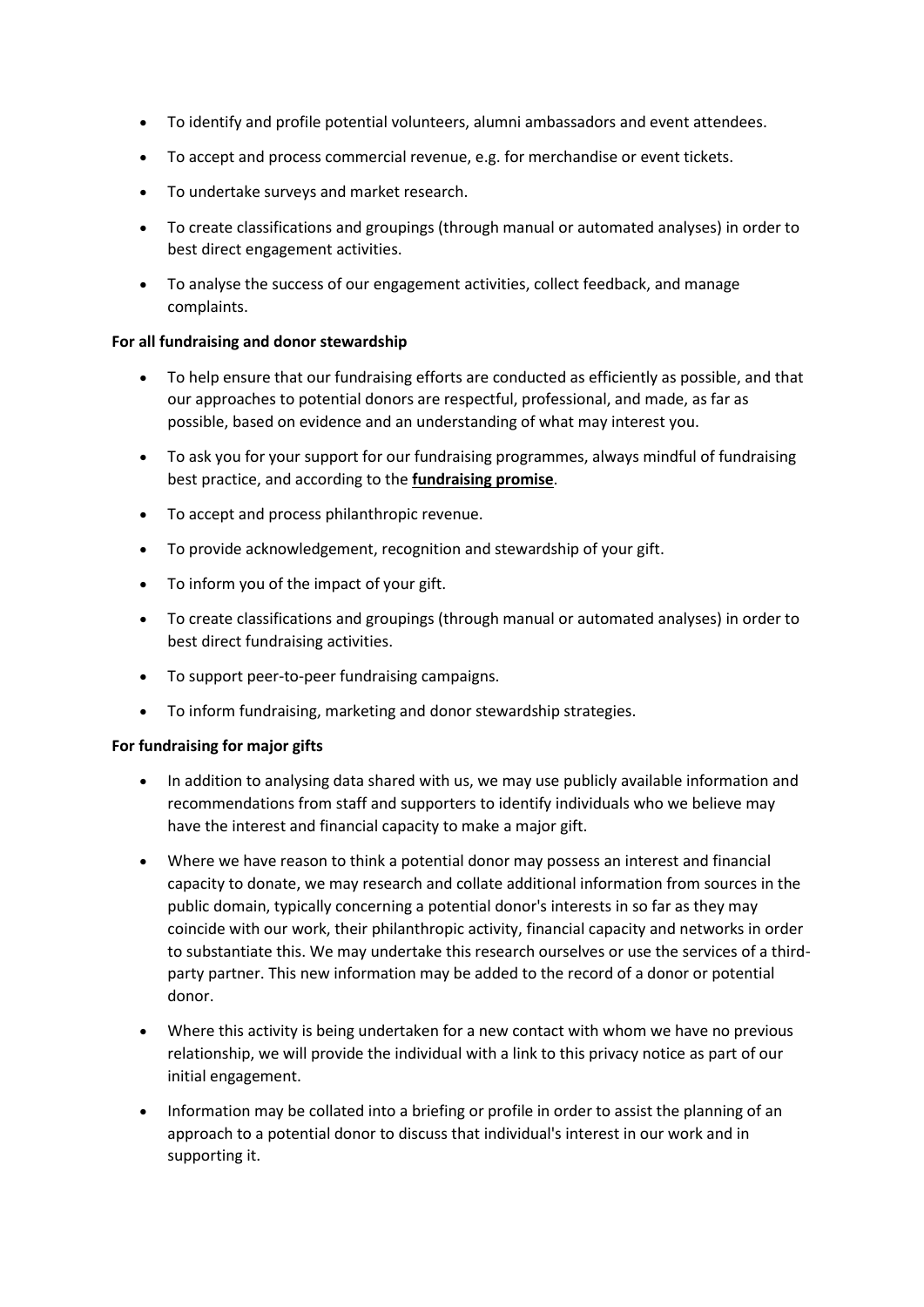We may also carry out due diligence on potential donors using publicly available information in order to comply with our policy on the acceptance of gifts, and to fulfil our legal responsibilities.

### **For operational reporting, management reporting, and governance**

 We may use your personal data for the purposes of operational reporting, to produce management information, and for other relevant purposes relating to the governance of the collegiate University. We will use only the data required and, unless necessary, we will use anonymised or pseudonymised data.

### **In our external communications**

 With your permission, we may publish your name in an online directory, in donor listings, as part of a guest list, or we may work with you to create press releases or case studies to be included in our publications or on our websites.

If you do not wish your data to be used in any of the ways listed above, or have any questions, please **[contact us](https://www.alumniweb.ox.ac.uk/oao/kellogg-privacy-notice#slide-block10)**.

## **[5. When and how we share your data](https://www.alumniweb.ox.ac.uk/oao/kellogg-privacy-notice#privacy5)**

We may, from time to time, need to share your personal data within the collegiate University of Oxford or with third-parties working on our behalf. We will only do this in appropriate circumstances, by secure means, and with the relevant data sharing agreements in place. We do not, and will not, sell your data.

Third parties will only process your personal data on our instructions and where they have agreed to treat your data confidentially and to keep it secure. We only permit them to process your personal data for specified purposes. We do not allow our third-party service providers to use your personal data for their own purposes nor to keep your data after the processing is complete. All our thirdparty service providers are required to take appropriate security measures to protect your personal information in line with our policies.

Whenever your information is shared, we will always seek to share the minimum amount of information necessary to fulfil the purpose, this includes the use of anonymised or pseudonymised data where that is sufficient.

Your data may be shared in the following ways:

## **Within the collegiate University of Oxford**

We may share your data with colleges and departments that make up the collegiate University. We will do this only where it is necessary in order to carry out any of the purposes listed in this privacy notice. For example, where the University is coordinating with one or more colleges to organise shared events to which you are invited; to manage and coordinate relationship management activities with you; to ensure your contact information is up-to-date, to distribute to your college any gifts received via the University's payment methods.

We may also share relevant data, in appropriate circumstances, with University Sports Clubs and Societies where you are (or were) a member of that club or society.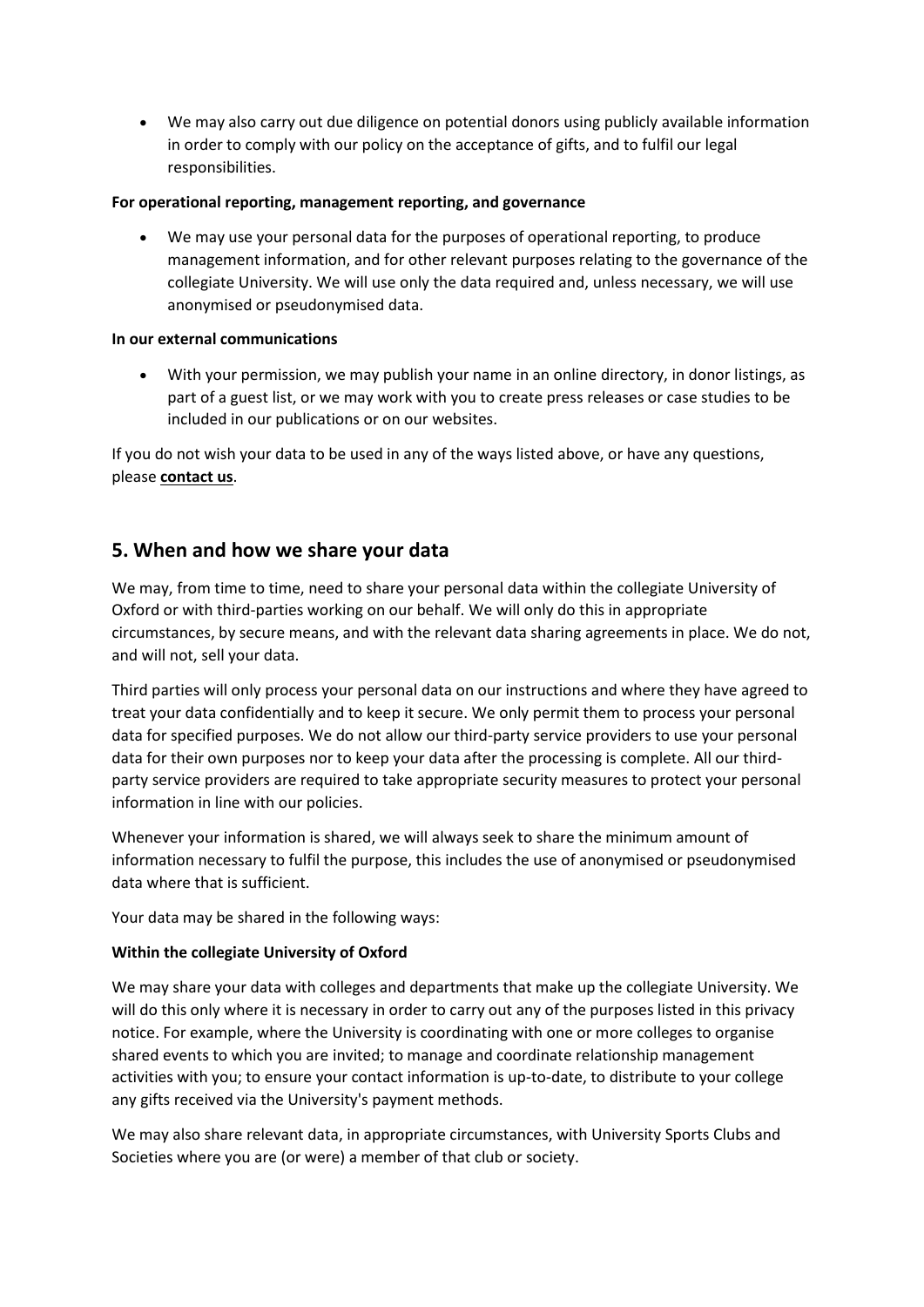## **Within the collegiate University of Oxford via the Development and Alumni Relations System (DARS)**

The collegiate University of Oxford utilises a shared relationship management system, known as DARS (Development and Alumni Relations System), to store and share data across participating teams, departments, and colleges. Our objective in doing so is to improve our mutual understanding of the multiple relationships you have across the collegiate University; we believe this understanding is crucial for us to be able to provide you with the best possible experience we can. Developing a better appreciation of our relationship with you should improve our communications with you and mean we are better able to respond to your preferences about how we stay connected with you. This includes improving the quality of the data we hold about you and ensuring that we are processing the latest and most accurate data you have provided.

In the case of colleges that use DARS, the University and colleges are joint "data controllers" of your personal data. This means that if you have questions about your data you can either contact the University or your college and we will liaise as appropriate to respond to your query. A list of participating colleges, including the University, can be found at the **[Joint Data Controllers page](https://www.alumniweb.ox.ac.uk/oao/joint-data-controllers)**.

### **With organisations or individuals affiliated to the collegiate University of Oxford**

We benefit from a network of organisations and individuals who volunteer their support to the collegiate University. We may share relevant data with them, in appropriate circumstances, by secure means, and with the relevant data sharing agreements in place. These may include:

- Volunteers offering their expertise by serving on boards or otherwise advising on or assisting with alumni or development matters.
- Recognised **[University or college alumni societies and networks](https://www.alumni.ox.ac.uk/alumni-groups)**, for example when they are helping to organise a dinner or host an event to which you are invited.

### **With partner organisations that accept gifts in support of the collegiate University of Oxford**

The following organisations enable tax-efficient giving to the collegiate University of Oxford, from outside of the UK. Data may be shared by us with these organisations where it relates specifically to donations you have made, or have pledged to donate via these organisations.

 **Americans for Oxford, Inc. (AFO)** accepts gifts in support of the collegiate University of Oxford. AFO has been determined by the United States Internal Revenue Service to be a taxexempt public charity. The personal data you provide when making a gift to AFO are collected and processed by the University of Oxford's North American Office using the shared Development and Alumni Relations System (DARS).

## **Swiss Friends of Oxford (SFOU)**

Swiss residents can give tax efficiently to the collegiate University of Oxford. SFOU is set up as an association (Verein) under Swiss law and has a tax ruling from the canton of Zug recognising its tax-exempt status.

### **German Friends of Oxford University**

Residents of Germany can also make tax-efficient donations via the German Friends of Oxford University without incurring any fees.

### **With third-party organisations engaged by the collegiate University of Oxford to provide services:**

These include but are not limited to: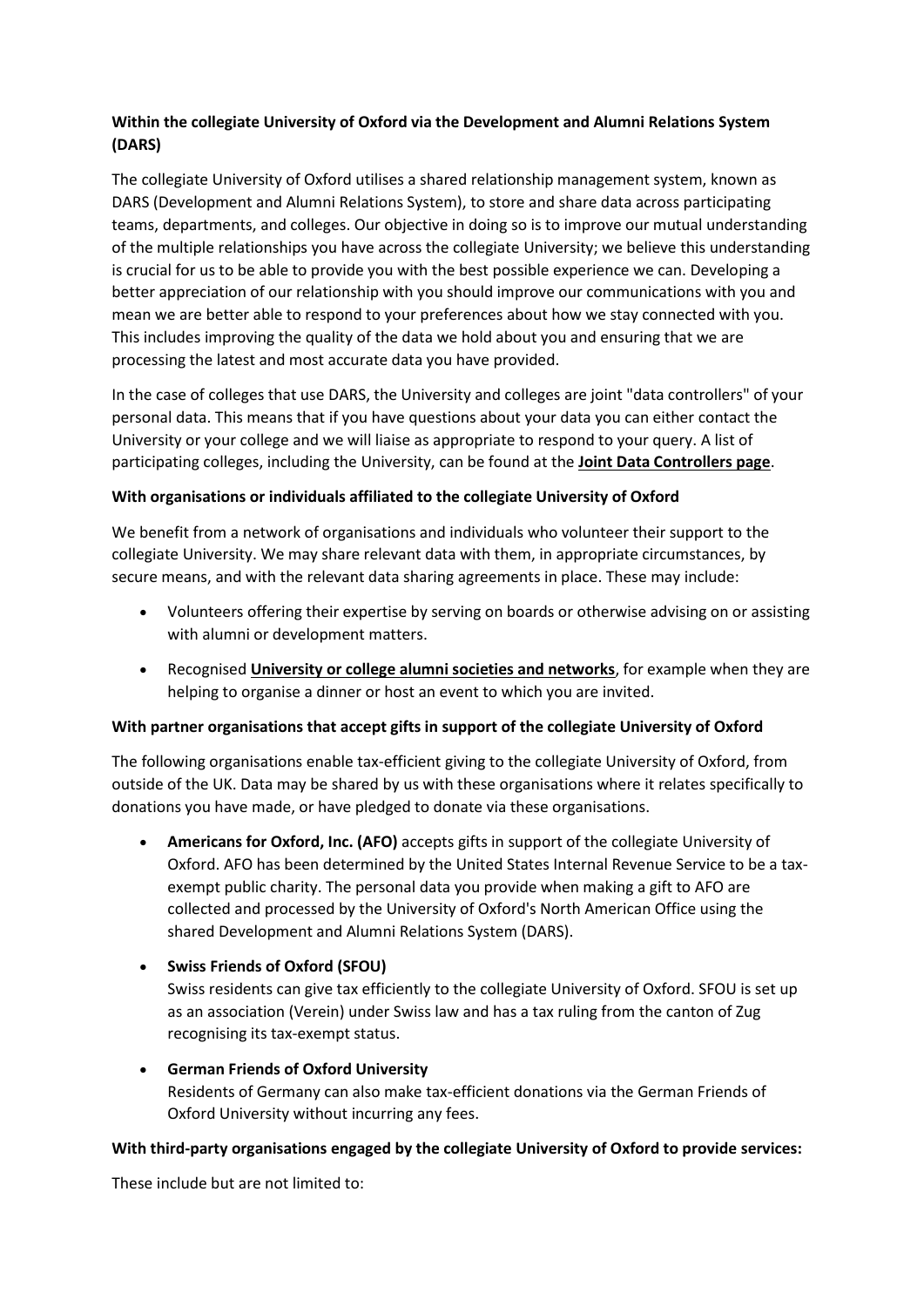- Mailing houses, printers, event organisers or venues.
- Organisations providing tools such as relationship- or event-management systems; databases and reporting/analysis tools; alumni networking or crowdfunding platforms; email or survey tools; payment services (e.g. direct debit, online donation processing).
- Organisations assisting with activities such as market research, marketing and communications, organisational effectiveness, strategy and planning, auditing, business intelligence and analysis, customer experience.

## **[6. How we protect your data](https://www.alumniweb.ox.ac.uk/oao/kellogg-privacy-notice#privacy6)**

The University of Oxford takes precautions to safeguard your personal information against loss, theft and misuse, unauthorized access, disclosure and destruction through the use of appropriate administrative, physical and technical security measures.

**Our shared relationship management system, DARS,** is hosted on infrastructure within the University of Oxford's network and is protected by logical access controls. Access is limited to individuals who need to see and use the data to carry out their duties, and access rights are restricted according to individual job roles in order to ensure that users only see information that is relevant to them. All DARS users receive appropriate training, including training on data privacy, before being granted access.

**Where you have provided us with your credit or debit card information**, over the phone, or on a printed giving form, that data is stored securely and destroyed after your payment has been processed. Bank details used for processing Direct Debits are stored under the **[Direct Debit](https://www.directdebit.co.uk/DirectDebitExplained/pages/directdebitguarantee.aspx)  [Guarantee Scheme](https://www.directdebit.co.uk/DirectDebitExplained/pages/directdebitguarantee.aspx)**. Online donations are processed via our third-party payment service providers and your credit or debit card information is not collected or stored by us.

**Transfers of your data outside of the European Economic Area (EEA)** - although most of the information we collect, store and process stays within the UK, some information may be transferred to countries outside of the European Economic Area (EEA). This may occur if, for example, one of our third-party partners' servers are located in a country outside of the EEA. This may also occur where staff in our international offices access DARS, our shared relationship-management system.

Transfers outside of the EEA will only take place if one of the following applies:

- The country receiving the data is considered by the EU to provide an adequate level of data protection.
- The organisation receiving the data is covered by an arrangement recognised by the EU as providing an adequate standard of data protection e.g. transfers to companies that are certified under the EU US Privacy Shield.
- The transfer is governed by approved contractual clauses.
- The transfer has your consent.
- The transfer is necessary for the performance of a contract with you or to take steps requested by you prior to entering into that contract.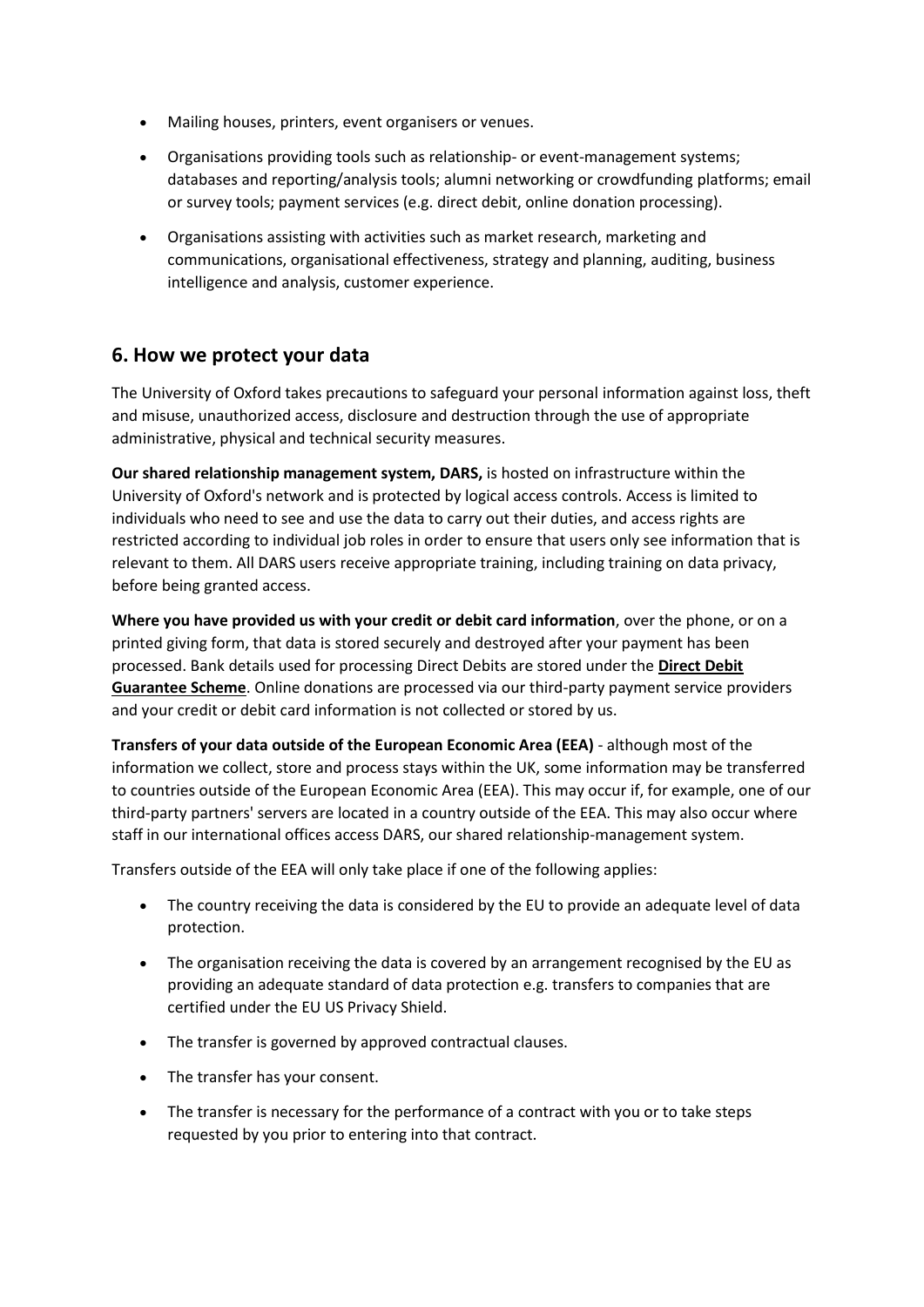- The transfer is necessary for the performance of a contract with another person, which is in your interests.
- The transfer is necessary in order to protect your vital interests or of those of other persons, where you or other persons are incapable of giving consent.
- The transfer is necessary for the exercise of legal claims.
- The transfer is necessary for important reasons of public interest.

## **[7. How long we keep your data](https://www.alumniweb.ox.ac.uk/oao/kellogg-privacy-notice#privacy7)**

The University of Oxford considers its relationship with alumni, donors and supporters to be life-long and we will retain much of your data indefinitely unless you request otherwise. When determining how long we should retain your personal data we take into consideration our legal obligations and tax or accounting rules. If you have pledged a legacy gift, it will be necessary to retain your data until your gift is received, so that we can identify the gift against that pledge. When we no longer need to retain personal information, we ensure it is securely disposed of. We may keep anonymised statistical data indefinitely, but you cannot be identified from such data.

# **[8. The legal basis for processing your data](https://www.alumniweb.ox.ac.uk/oao/kellogg-privacy-notice#privacy8)**

We will only use your personal data where the law allows us to do so. Most commonly we rely on the following legal bases for processing your personal data:

- Where we have a **legitimate interest** to do so for purposes listed within this privacy notice. Where we use legitimate interest as the basis for our processing we have carefully considered each of the ways we process your data to ensure that we carry out our activities with a focus on the interests of our alumni, donors and supporters, and in the most efficient and effective way.
- Where we need to **perform the contract** we have entered into with you. Information processed for this purpose includes, but is not limited to, the information you provide when you register for an event, or to enable us to process a donation.
- Where we are required to **comply with our legal obligations**, such as for: reclamation of Gift Aid on your donations; statutory returns to the Office for Students (OfS), the Charity Commission or ICO; participation in the HESA Graduate Outcomes Survey; responses to the Charity Commission or ICO in relation to audits or official investigations; responses to FOI Requests, under the Freedom of Information Act 2000.
- Where your **consent** is required, for example where sensitive personal data is recorded. You can withdraw your consent at any time and we will stop any processing of your personal data requiring your consent. See: **[Your legal rights and choices in connection with your](https://www.alumniweb.ox.ac.uk/oao/kellogg-privacy-notice#slide-block9)  [personal data](https://www.alumniweb.ox.ac.uk/oao/kellogg-privacy-notice#slide-block9)**.

### **Change of purpose**

We will only process your personal data for the purposes for which we collected it, unless we reasonably consider that we need to use it for another related reason and that reason is compatible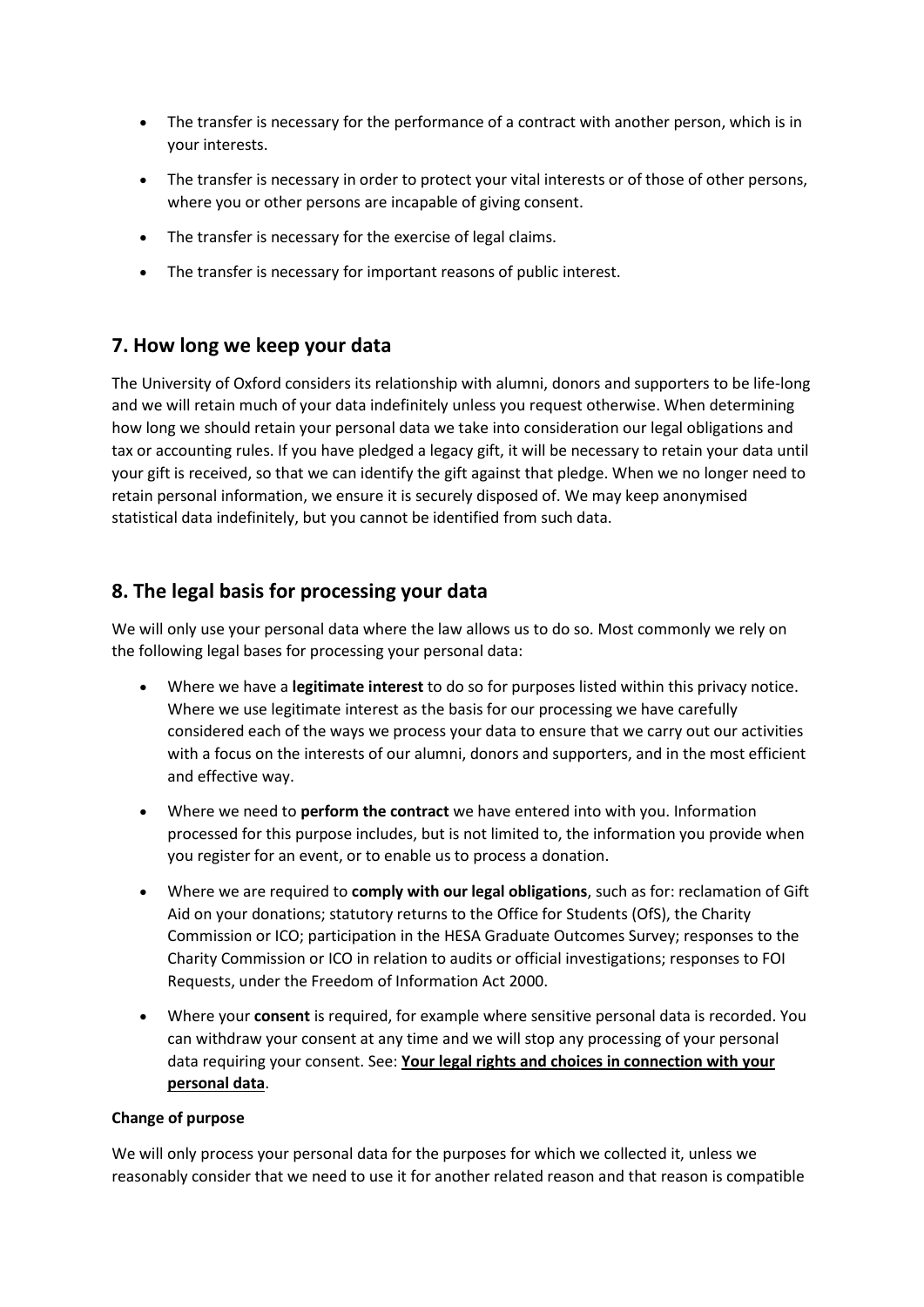with the original purpose. If we need to use your data for an unrelated purpose, we will seek your consent to use it for that new purpose. Please note that we may process your data without your knowledge or consent, in compliance with the above rules, where this is required or permitted by law.

# **[9. Your legal rights and choices in connection with your data](https://www.alumniweb.ox.ac.uk/oao/kellogg-privacy-notice#privacy9)**

Under certain circumstances, by law you have the right to:

- **Request access to your personal data** (commonly known as a "subject access request"). This enables you to receive a copy of your data and to check that we are lawfully processing it.
- **Request correction of your data.** This enables you to ask us to correct any incomplete or inaccurate information we hold about you.
- **Request erasure of your data.** This enables you to ask us to delete or remove your data where there is no good reason for us continuing to process it. You also have the right to ask us to delete or remove your data where you have exercised your right to object to processing (see below).
- **Object to processing of your data** where we are processing it to meet our public interest tasks or legitimate interests (or those of a third party) and there is something about your particular situation which makes you want to object to processing on this ground. You also have the right to object where we are processing your data for direct marketing purposes.
- **Request the restriction of processing of your data.** This enables you to ask us to suspend the processing of your data, for example if you want us to establish its accuracy or the reason for processing it.
- **Request the transfer of your data to another party.**

Depending on the circumstances and the nature of your request it may not be possible for us to do what you have asked, for example, where there is a statutory or contractual requirement for us to process your data and it would not be possible to fulfil our legal obligations if we were to stop. However, where you have consented to the processing, you can withdraw your consent at any time. In this event, we will stop the processing as soon as we can. If you choose to withdraw consent it will not invalidate past processing.

If you want to exercise any of the rights described above or are dissatisfied with the way we have used your information, please contact the University's Information Compliance Team at **[data.protection@admin.ox.ac.uk](mailto:data.protection@admin.ox.ac.uk)**. The same email address may be used to contact the University's Data Protection Officer. We will seek to deal with your request without undue delay, and in any event in accordance with the requirements of the GDPR. Please note that we may keep a record of your communications to help us resolve any issues which you raise.

If you remain dissatisfied, you have the right to lodge a complaint with the Information Commissioner's Office at the **[ICO website](https://ico.org.uk/concerns/)**

## **[10. Contact us](https://www.alumniweb.ox.ac.uk/oao/kellogg-privacy-notice#privacy10)**